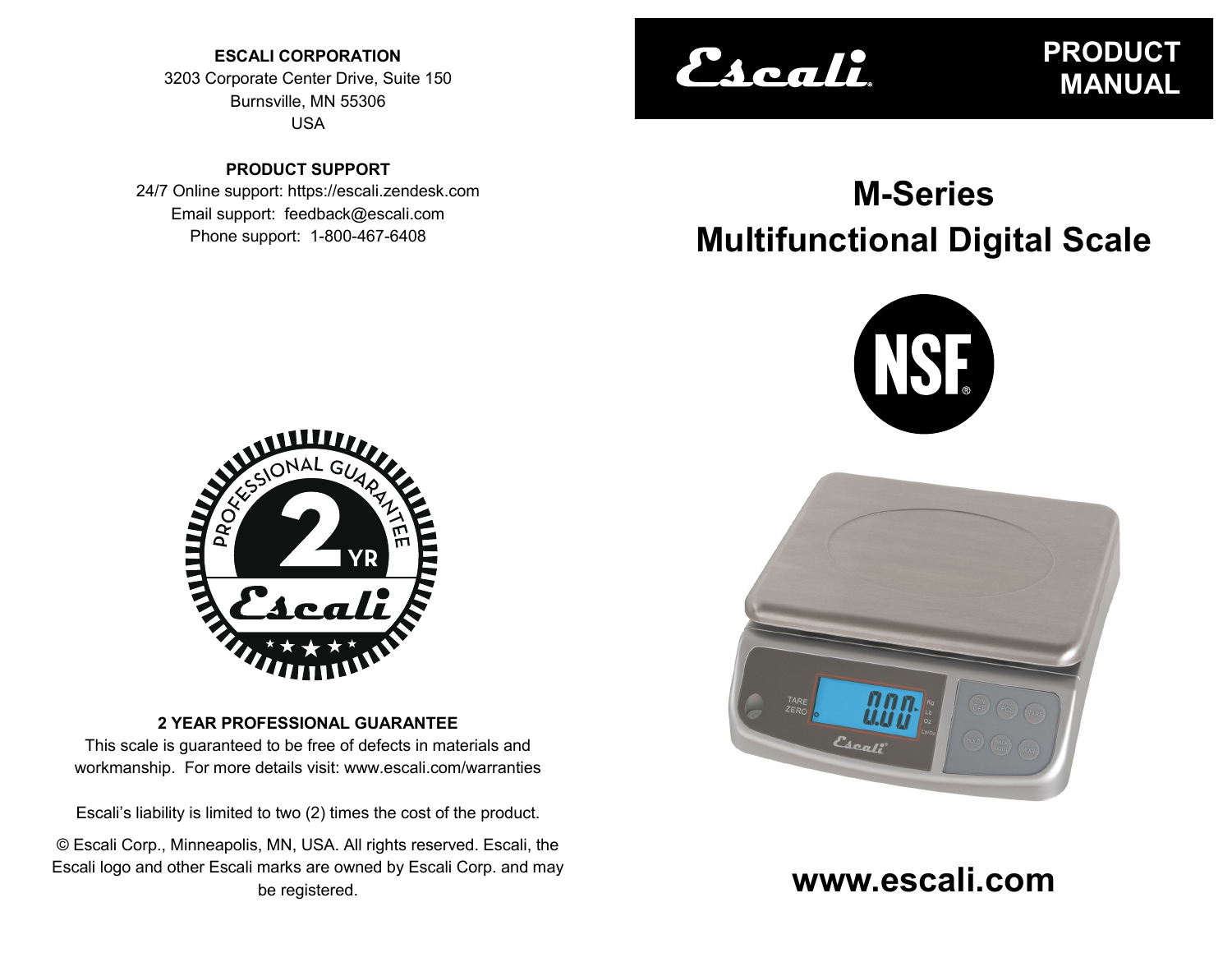#### **BATTERY INSTALLATION**

#### **NOTES:**

- 1. Turn the entire scale upside down, and set it securely on a firm, flat surface.
- 2. Open the battery door by loosening the battery door screw.
- 3. Install **four** UM2 **size C** batteries in the battery compartment, ensuring that the positive/negative side is in the direction as shown in the cabinet.
- 4. Close the battery door and fasten it with the screw.

# **BATTERY STATUS**

- When the batteries are low, the message "**Lo**" will be displayed. Open the battery compartment, and replace the old batteries with new ones.
- Used batteries must not be disposed of as household waste. Do not incinerate batteries, because they might explode at high temperature. Contact your local recycling center for more information concerning reclamation, and disposal of batteries.
- When replacing batteries, always use brand new batteries of the same type.

# **AC/DC ADAPTER (OPTIONAL)**

- 1. Open the adapter cabinet door
- 2. Plug the adapter jack into the socket.
- 3. Take out the adapter, and close the cabinet door.
- 4. Plug the adapter to the AC main

# **LEVEL THE SCALE**

When the scale is put to use at a new location, adjust the level of the scale by turning the 4 level adjusting feet until the bubble is located in the middle position of the bubble leveler.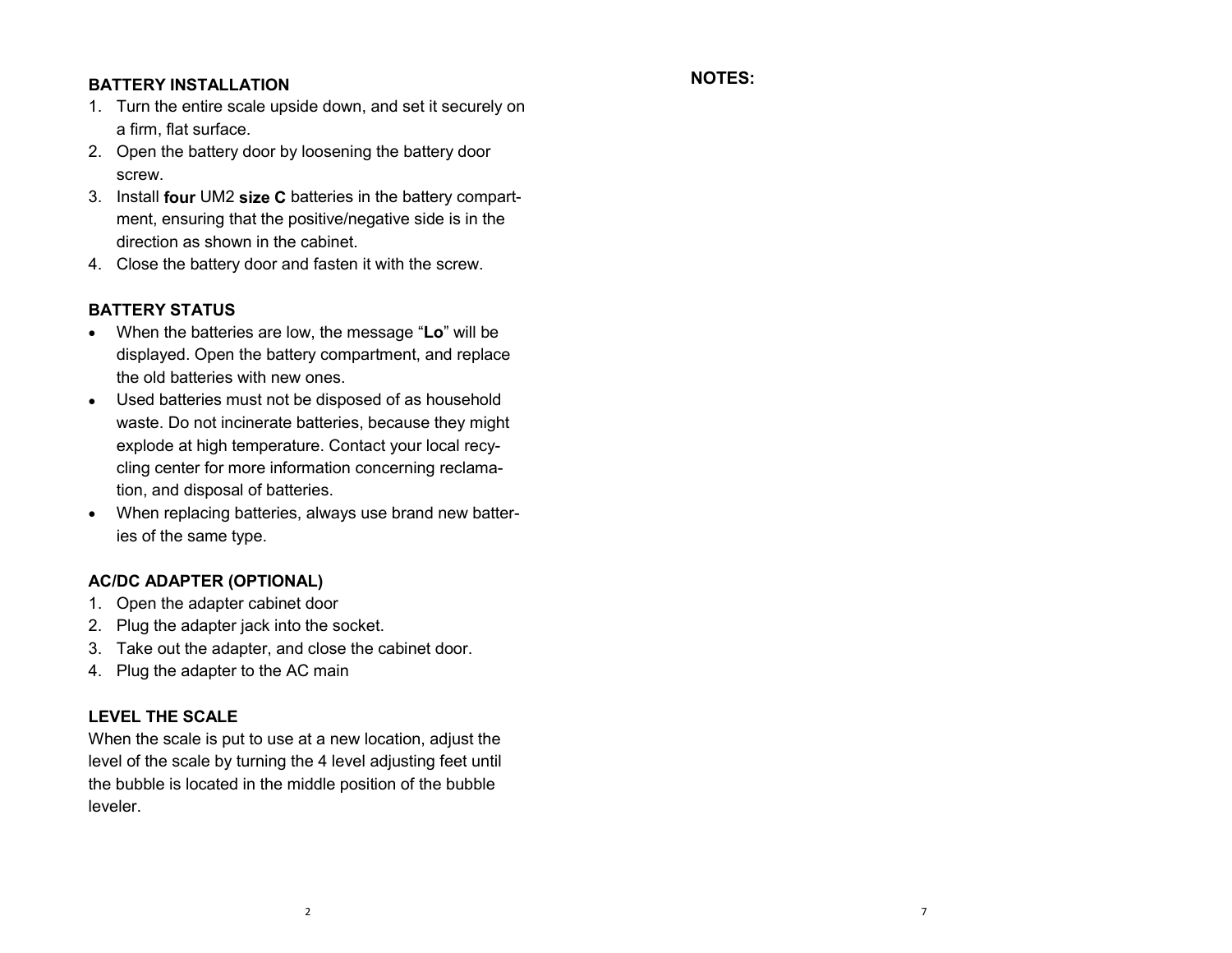#### **PART AND KEY DESCRIPTION**

- 1) Stainless Steel Platform
- 2) Bubble Leveler
- 3) LCD Display
- 4) Keypad
- 5) Battery door compart-



6) Main Power On/Off Switch

- 9) AC/DC Adapter
- 10) Level Adjusting feet





# **PRODUCT SPECIFICATIONS**

**Model:** M3315 **Capacity:** 33 lb / 15 kg **Graduation:** 0.1 oz / 2 g **Product Dimensions:** 10.25" x 11.75" x 4.25" **Platform Dimensions:** 8.25" x 10.25" **Power Source: (4) C Batteries,** Optional 9-volt wall adapter **Automatic shut-off:** 2 minutes **NSF Certified** 

**Capacity:** 66 lb / 30 kg **Graduation:** 0.1 oz / 2 g **Product Dimensions:** 10.25" x 11.75" x 4.25" **Platform Dimensions:** 8.25" x 10.25" **Power Source: (4) C Batteries,** Optional 9-volt wall adapter **Automatic shut-off:** 2 minutes **NSF Certified** 

**Model:** M6630

#### **ACTIVATING THE SCALE**

- 1. Turn on the "power on/off switch"
- 2. Turn the scale on by pressing **ON/OFF** key.
- 3. The LCD screen will show all characters for a few seconds, and then "0.000►" will be shown on the display.
- 4. The scale turns off automatically after being idle for two minutes.

#### **BACK LIGHT**

You can turn the back light on or off by pressing the **BACK LIGHT** key.

#### **WEIGHING AN ITEM**

- 1. Turn on the scale.
- 2. Place an item on the platform.
- 3. Exact weight of the item will be displayed.

#### **SELECTING WEIGHT UNIT**

When the scale is powered on, press the **MODE** key to change weight unit according to the following sequence:

kg —- lb —- oz —- lb/oz

# **USING THE HOLD FUNCTION**

When the item is on the scale platform, press the **HOLD** key once and then remove the item from the scale platform. The weight of the item will be held for 10 seconds with a "HOLD" icon displayed on the left side of the LCD.

# **POWER OFF**

- 1. The scale can be powered off manually by pressing the **ON/OFF** key.
- 2. For a total shut down; use the power switch on the side.